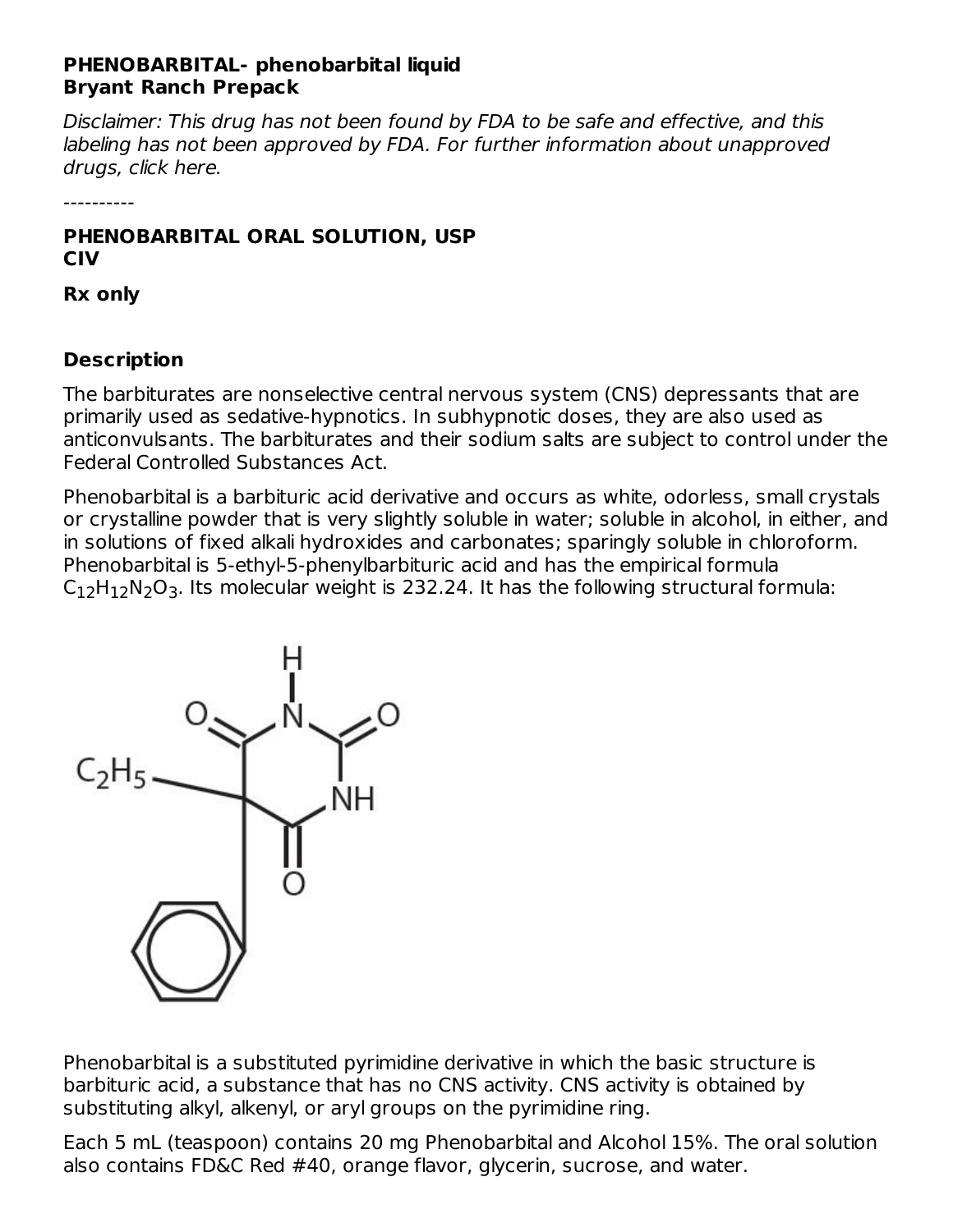### **CLINICAL PHARMACOLOGY**

Barbiturates are capable of producing all levels of CNS mood alteration, from excitation to mild sedation, hypnosis, and deep coma. Overdosage can produce death. In high enough therapeutic doses, barbiturates induce anesthesia.

Barbiturates depress the sensory cortex, decrease motor activity, alter cerebellar function, and produce drowsiness, sedation, and hypnosis.

Barbiturate-induced sleep differs from physiologic sleep. Sleep laboratory studies have demonstrated that barbiturates reduce the amount of time spent in the rapid eye movement (REM) phase of sleep or the dreaming stage. Also, Stages III and IV sleep are decreased. Following abrupt cessation of barbiturates used regularly, patients may experience markedly increased dreaming, nightmares, and/or insomnia. Therefore, withdrawal of a single therapeutic dose over 5 or 6 days has been recommended to lessen the REM rebound and disturbed sleep that contribute to the drug withdrawal syndrome (for example, the dose should be decreased from 3 to 2 doses/day for 1 week).

In studies, secobarbital sodium and pentobarbital sodium have been found to lose most of their effectiveness for both inducing and maintaining sleep by the end of 2 weeks of continued drug administration even with the use of multiple doses. As with secobarbital sodium and pentobarbital sodium, other barbiturates (including amobarbital) might be expected to lose their effectiveness for inducing and maintaining sleep after about 2 weeks. The short-, intermediate-, and to a lesser degree, long-acting barbiturates have been widely prescribed for treating insomnia. Although the clinical literature abounds with claims that the short-acting barbiturates are superior for producing sleep whereas the intermediate-acting compounds are more effective in maintaining sleep, controlled studies have failed to demonstrate these differential effects. Therefore, as sleep medications, the barbiturates are of limited value beyond short-term use.

Barbiturates have little analgesic action at subanesthetic doses. Rather, in subanesthetic doses, these drugs may increase the reaction to painful stimuli. All barbiturates exhibit anticonvulsant activity in anesthetic doses. However, of the drugs in this class, only phenobarbital, mephobarbital, and metharbital are effective as oral anticonvulsants in subhypnotic doses.

Barbiturates are respiratory depressants, and the degree of respiratory depression is dependent upon the dose. With hypnotic doses, respiratory depression produced by barbiturates is similar to that which occurs during physiologic sleep and is accompanied by a slight decrease in blood pressure and heart rate.

Studies in laboratory animals have shown that barbiturates cause reductions in the tone and contractility of the uterus, ureters, and urinary bladder. However, concentrations of the drugs required to produce this effect in humans are not reached with sedativehypnotic doses.

Barbiturates do not impair the normal hepatic function but have been shown to induce liver microsomal enzymes, thus increasing and/or altering the metabolism of barbiturates and other drugs (see Drug Interactions under PRECAUTIONS).

### **Pharmacokinetics**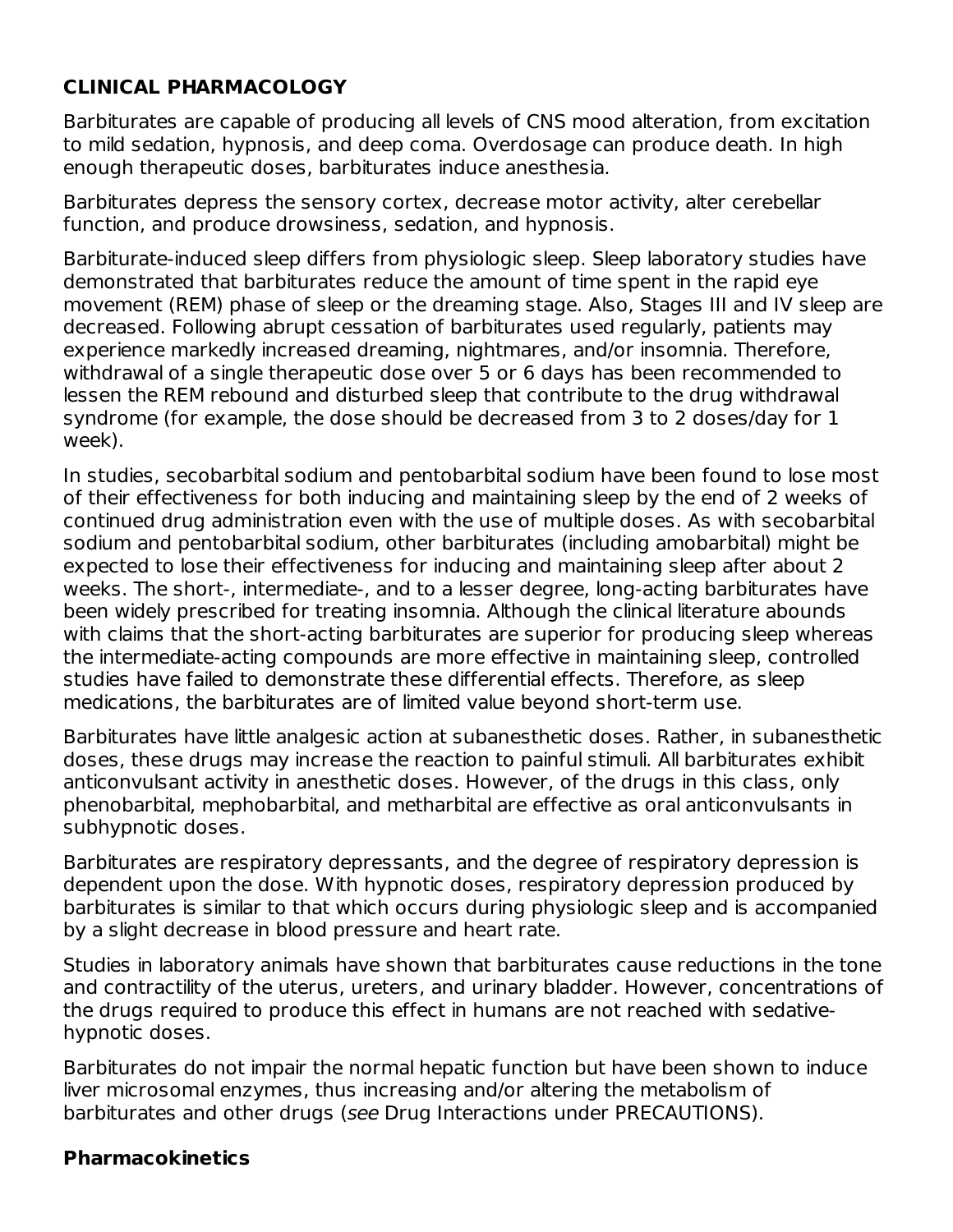Barbiturates are absorbed in varying degrees following oral or parenteral administration. The salts are more rapidly absorbed than are the acids. The rate of absorption is increased if the sodium salt is ingested as a dilute solution or taken on an empty stomach.

Duration of action, which is related to the rate at which the barbiturates are redistributed throughout the body, varies among persons and in the same person from time to time.

Phenobarbital is classified as a long-acting barbiturate when taken orally. Its onset of action is 1 hour or longer, and it duration of action ranges from 10 to 12 hours.

Barbiturates are weak acids that are absorbed and rapidly distributed to all tissues and fluids, with high concentrations in the brain, liver, and kidneys. Lipid solubility of the barbiturates is the dominant factor in their distribution within the body. The more lipid soluble the barbiturate, the more rapidly it penetrates all tissues of the body. Barbiturates are bound to plasma and tissue proteins to a varying degree with the degree of binding increasing directly as a function of lipid solubility.

Phenobarbital has the lowest lipid solubility, lowest plasma binding, lowest brain protein binding, the longest delay in onset of activity, and the longest duration of action. The plasma half-life for phenobarbital in adults ranges between 53 and 118 hours with a mean of 79 hours. The plasma half-life for phenobarbital in children and newborns (less than 48 hours old) ranges between 60 to 180 hours with a mean of 110 hours.

Barbiturates are metabolized primarily by the hepatic microsomal enzyme system, and the metabolic products are excreted in the urine, and, less commonly, in the feces. Approximately 25% to 50% of a dose of phenobarbital is eliminated unchanged in the urine. The excretion of unmetabolized barbiturate is one feature that distinguishes the long-acting category from those belonging to other categories, which are almost entirely metabolized. The inactive metabolites of the barbiturates are excreted as conjugates of glucuronic acid.

#### **INDICATIONS AND USAGE**

A. Sedative

B. Anticonvulsant- For the treatment of generalized and partial seizures.

### **CONTRAINDICATIONS**

Phenobarbital is contraindicated in patients who are hypersensitive to barbiturates, in patients with a history of manifest or latent porphyria, and in patients with marked impairment of liver function or respiratory disease in which dyspnea or obstruction is evident.

### **WARNINGS**

#### **1. Habit Forming**

Phenobarbital may be habit forming. Tolerance and psychological and physical dependence may occur with continued use (see DRUG ABUSE AND DEPENDENCE and Pharmacokinetics under CLINICAL PHARMACOLOGY). Patients who have psychologic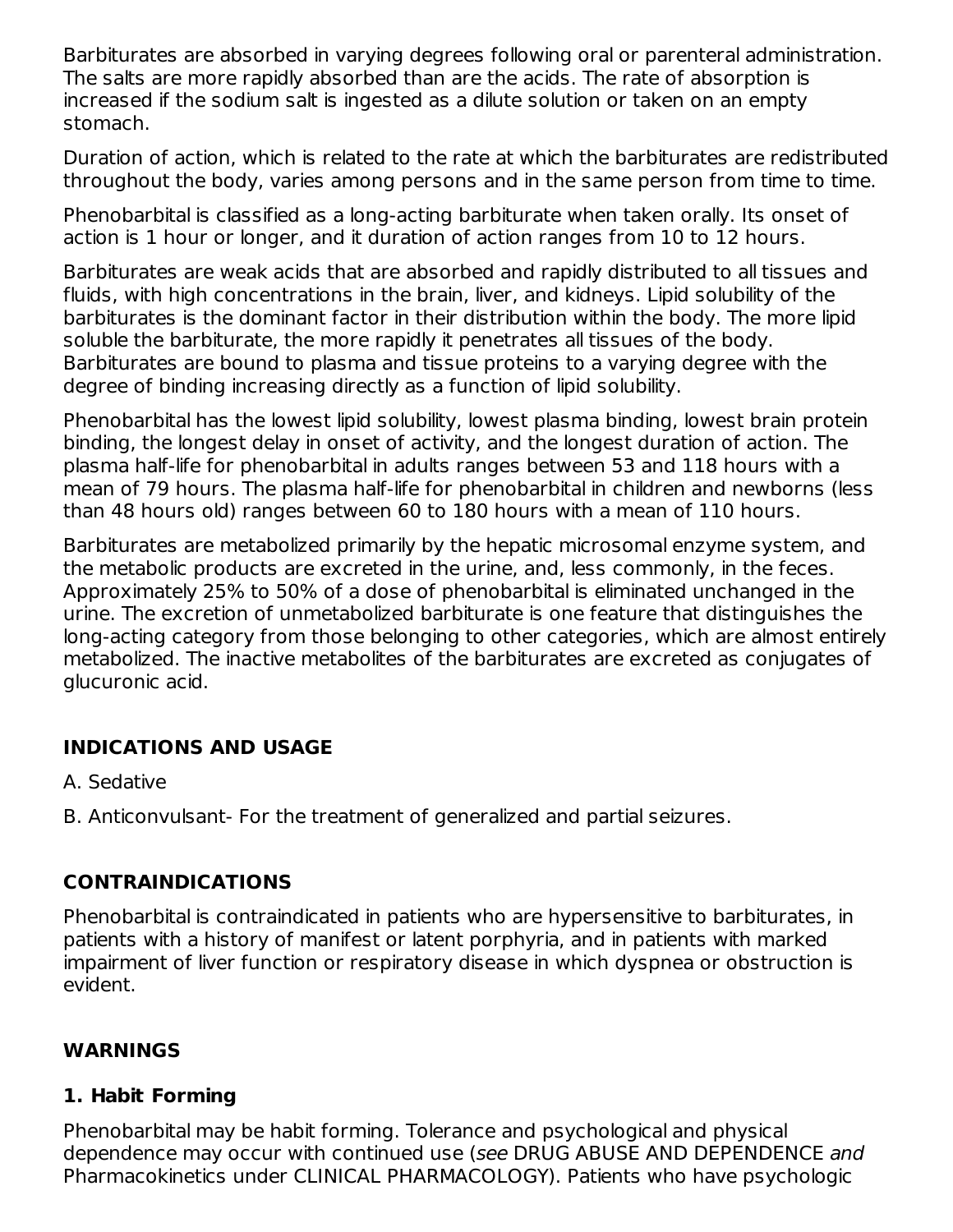dependence on barbiturates may increase the dosage or decrease the dosage interval without consulting a physician and may subsequently develop a physical dependence on barbiturates. In order to minimize the possibility of overdosage or the development of dependence, the prescribing and dispensing of sedative-hypnotic barbiturates should be limited to the amount required for the interval until the next appointment. Abrupt cessation after prolonged use in a person who is dependent on the drug may result in withdrawal symptoms, including delirium, convulsions, and possibly death. Barbiturates should be withdrawn gradually from any patient known to be taking excessive doses over long periods of time (see DRUG ABUSE AND DEPENDENCE).

# **2. Acute or Chronic Pain**

Caution should be exercised when barbiturates are administered to patients with acute of chronic pain, because paradoxical excitement could be induced on important symptoms could be masked. However, the use of barbiturates as sedatives in the postoperative surgical period and as adjuncts to cancer chemotherapy is well established.

# **3. Usage in Pregnancy**

Barbiturates can cause fetal damage when administered to a pregnant woman. Retrospective, case-controlled studies have suggested a connection between the maternal consumption of barbiturates and a higher than expected incidence of fetal abnormalities. Barbiturates readily cross the placental barrier and are distributed throughout fetal tissues; the highest concentrations are found in the placenta, fetal liver, and brain. Fetal blood levels approach maternal blood levels following parenteral administration.

Withdrawal symptoms occur in infants born to women who receive barbiturates throughout the last trimester of pregnancy (see DRUG ABUSE AND DEPENDENCE).

If Phenobarbital is used during pregnancy or if the patient becomes pregnant while taking this drug, the patient should be apprised of the potential hazard to the fetus.

# **4. Usage in Children**

Phenobarbital has been reported to be associated with cognitive deficits in children taking it for complicated febrile seizures.

# **5. Synergistic Effects**

The concomitant use of alcohol or other CNS depressants may produce additive CNS depressant effects.

# **PRECAUTIONS**

# **General**

Barbiturates may be habit forming. Tolerance and psychological and physical dependence may occur with continued use (see DRUG ABUSE AND DEPENDENCE).

Barbiturates should be administered with caution, if at all, to patients who are mentally depressed, have suicidal tendencies, or have a history of drug abuse.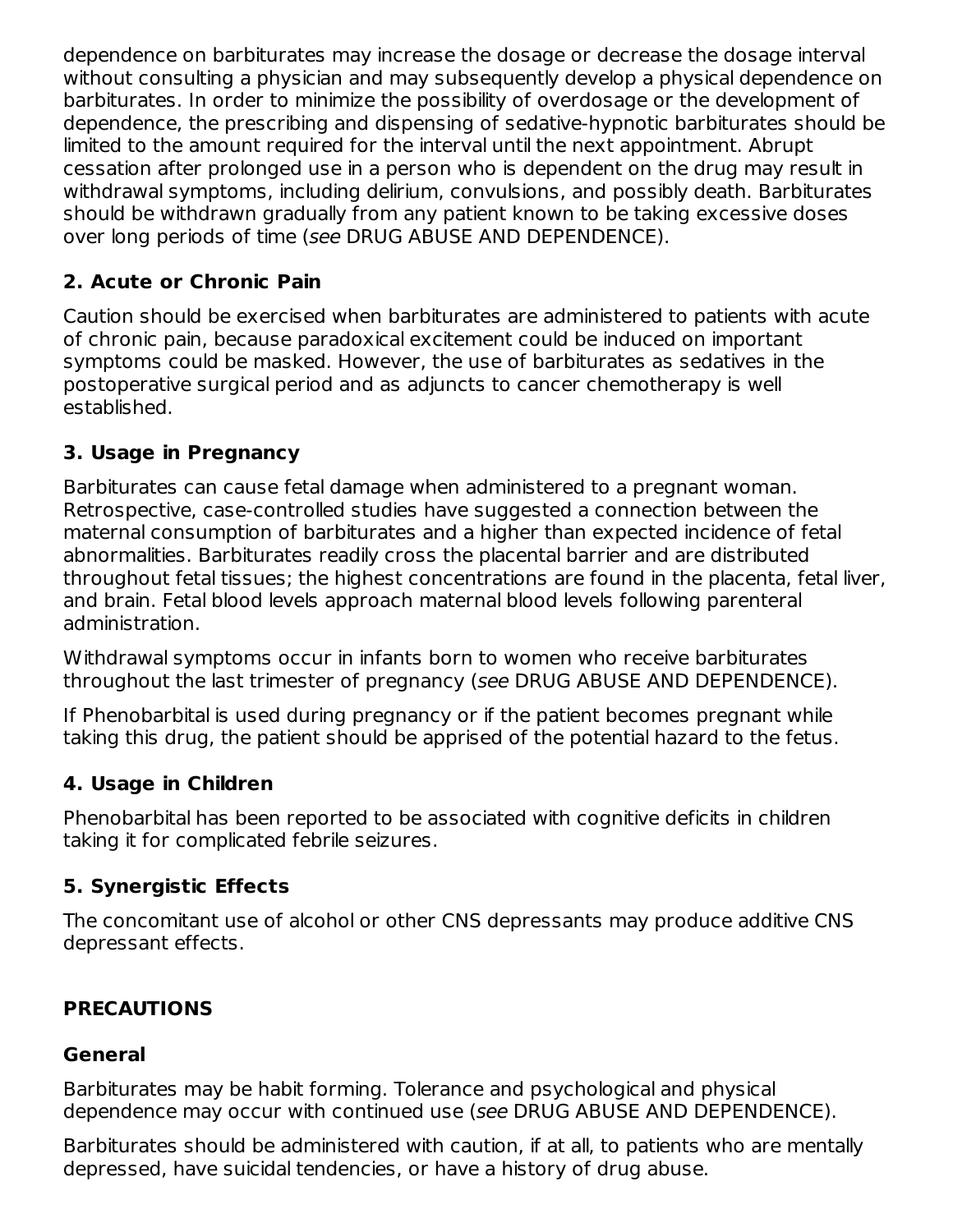Elderly or debilitated patients may react to barbiturates with marked excitement, depression, or confusion. In some persons, especially children, barbiturates repeatedly produce excitement rather than depression.

In patients with hepatic damage, barbiturates should be administered with caution and initially in reduced doses. Barbiturates should not be administered to patients showing the premonitory signs of hepatic coma.

The systemic effects of exogenous and endogenous corticosteroids may be diminished by Phenobarbital. Thus, this product should be administered with caution to patients with borderline hypoadrenal function, regardless of whether it is of pituitary or of primary adrenal origin.

## **Information for Patients**

The following information and instructions should be given to patients receiving barbiturates.

1. The use of barbiturates carries with it an associated risk of psychological and/or physical dependence. The patient should be warned against increasing the dose of the drug without consulting a physician.

2. Barbiturates may impair the mental and/or physical abilities required for the performance of potentially hazardous tasks, such as driving a car or operating machinery. The patients should be cautioned accordingly.

3. Alcohol should not be consumed while taking barbiturates. The concurrent use of the barbiturates with other CNS depressants (e.g., alcohol, narcotics, tranquilizers, and antihistamines) may result in additional CNS-depressant effects.

# **Laboratory Test**

Prolonged therapy with barbiturates should be accompanied by periodic laboratory evaluation of organ systems, including hematopoietic, renal, and hepatic systems (see General under PRECAUTIONS and ADVERSE REACTIONS).

# **Drug Interactions**

Most reports of clinically significant drug interactions occurring with the barbiturates have involved phenobarbital. However, the application of this data to other barbiturates appears valid and warrants serial blood level determinations of the relevant drugs when there are multiple therapies.

### 1. Anticoagulants

Phenobarbital lowers the plasma levels of dicumarol and causes a decrease in anticoagulant activity as measured by the prothrombin time. Barbiturates can induce hepatic microsomal enzymes resulting in increased metabolism and decreased anticoagulant response of oral anticoagulants (e.g., warfarin, acenocoumarol, dicumarol, and phenprocoumon). Patients stabilized on anticoagulant therapy may require dosage adjustments if barbiturates are added to or withdrawn from their dosage regimen.

### 2. Corticosteroids

Barbiturates appear to enhance the metabolism of exogenous corticosteroids, probably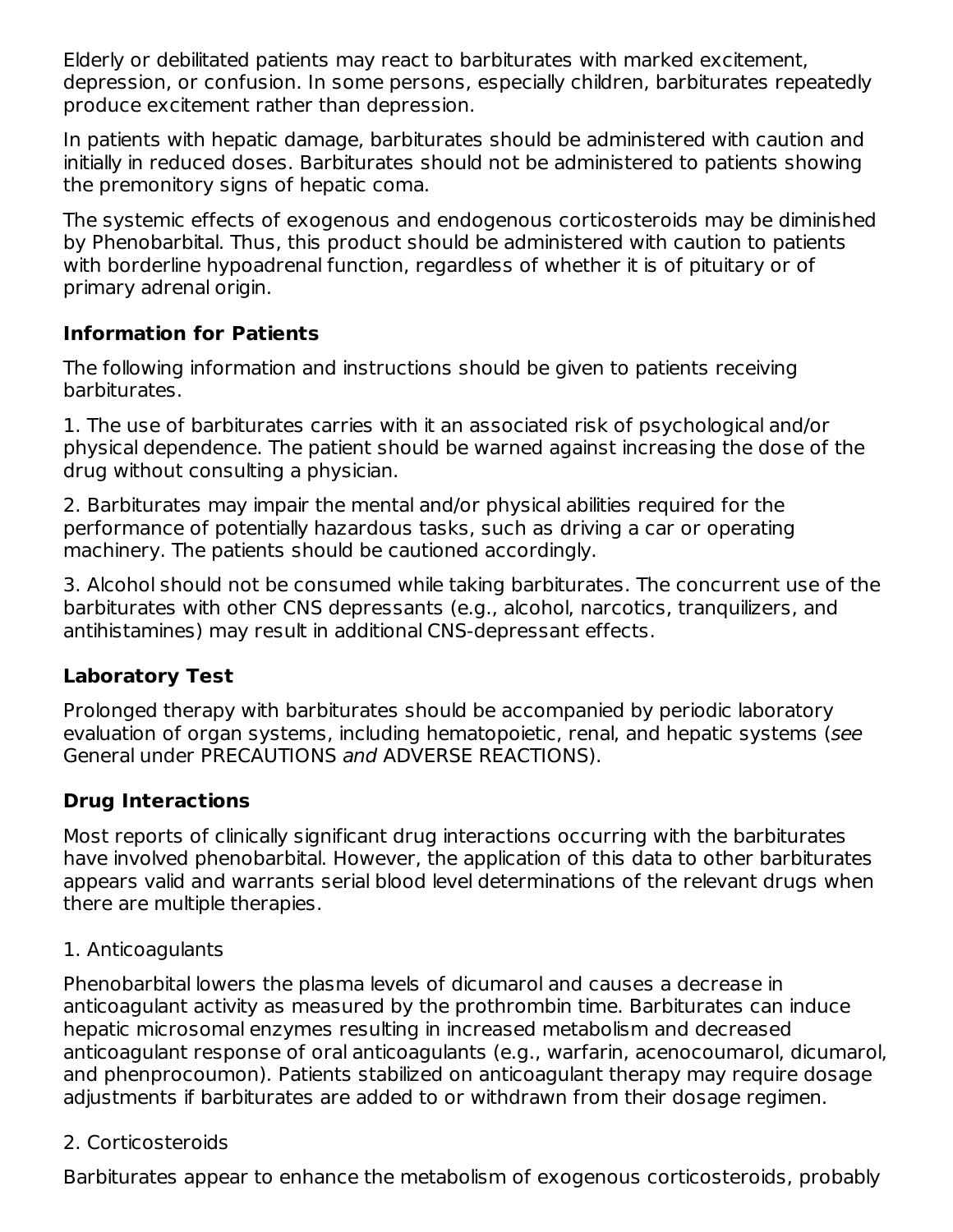through the induction of hepatic microsomal enzymes. Patients stabilized on corticosteroid therapy may require dosage adjustments if barbiturates are added to or withdrawn from their dosage regimen.

#### 3. Griseofulvin

Phenobarbital appears to interfere with the absorptions of orally administered griseofulvin, thus decreasing its blood level. The effect of the resultant decreased blood levels of griseofulvin on therapeutic response has not been established. However, it would be preferable to avoid concomitant administration of these drugs.

### 4. Doxycycline

Phenobarbital has been shown to shorten the half-life of doxycycline for as long as 2 weeks after barbiturate therapy is discontinued. This mechanism is probably through the induction of hepatic microsomal enzymes that metabolize the antibiotic. If phenobarbital and doxycycline are administered concurrently, the clinical response to doxycycline should be monitored closely.

#### 5. Phenytoin, Sodium Valproate, Valproic Acid

The effect of barbiturates on the metabolism of phenytoin appears to be variable. Some investigators report an accelerating effect, whereas others report no effect. Because the effect of barbiturates on the metabolism of phenytoin is not predictable, phenytoin and barbiturate blood levels should be monitored more frequently if these drugs are given concurrently. Sodium valproate and valproic acid increase the phenobarbital serum levels; therefore, phenobarbital blood levels should be closely monitored and appropriate dosage adjustments made as clinically indicated.

#### 6. CNS Depressants

The concomitant use of other CNS depressants, including other sedatives or hypnotics, antihistamines, tranquilizers, or alcohol, may produce additive depressants.

7. Monoamine Oxidase Inhibitors (MAOIs)

MAOIs prolong the effects of barbiturates, probably because metabolism of the barbiturate is inhibited.

### 8. Estradiol, Estrone, Progesterone, and other Steroidal Hormones

Pretreatment with or concurrent administration of phenobarbital may decrease the effect of estradiol by increasing its metabolism. There have been reports of patients treated with antiepileptic drugs (e.g., phenobarbital) who become pregnant while taking oral contraceptives. An alternate contraceptive method might be suggested to women taking Phenobarbital.

### **Carcinogenesis**

### 1. Animal Data

Phenobarbital sodium is carcinogenic in mice and rats after lifetime administration. In mice, it produced benign and malignant liver cell tumors. In rats, benign liver cell tumors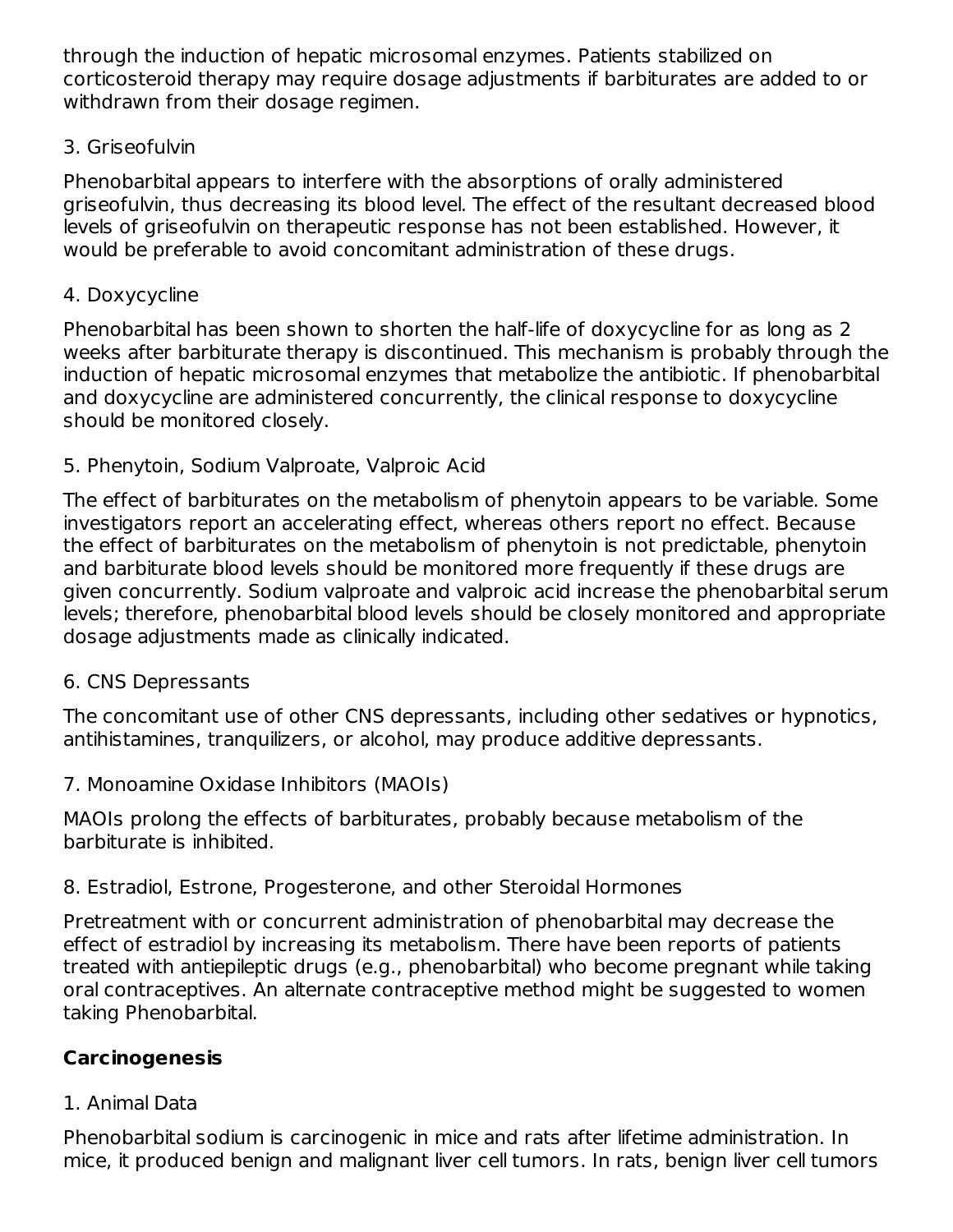were observed very late in life.

2. Human Data

In a 29-year epidemiologic study of 9,136 patients who were treated on an anticonvulsant protocol that included phenobarbital, results indicated a higher than normal incidence of hepatic carcinoma. Previously, some of these patients had been treated with thorotrast, a drug which is known to produce hepatic carcinomas. Thus, this study did not provide sufficient evidence that phenobarbital sodium is carcinogenic in humans.

A retrospective study of 84 children with brain tumors matched to 73 normal controls and 78 cancer controls (malignant disease other than brain tumors) suggested an association between exposure to barbiturates prenatally and an increased incidence of brain tumors.

## **Usage in Pregnancy**

1. Teratogenic Effects

Pregnancy Category D

See Usage in Pregnancy under WARNINGS.

2. Nonteratogenic Effects

Reports of infants suffering from long-term barbiturate exposure in utero included the acute withdrawal syndrome of seizures and hyperirritability from birth to a delayed onset of up to 14 days (see DRUG ABUSE AND DEPENDENCE).

#### **Labor and Delivery**

Hypnotic doses of barbiturates do not appear to impair uterine activity significantly during labor. Full anesthetic doses of barbiturates decrease the force and frequency of uterine contractions. Administration of sedative-hypnotic barbiturates to the mother during labor may result in respiratory depression in the newborn. Premature infants are particularly susceptible to the depressant effects of barbiturates. If barbiturates are used during labor and delivery, resuscitation equipment should be available.

Data are not available to evaluate the effect of barbiturates when forceps delivery or other intervention is necessary or to determine the effect of barbiturates on the later growth, development, and functional maturation of the child.

### **Nursing Mothers**

Caution should be exercised when phenobarbital is administered to a nursing woman, because small amounts of barbiturates are excreted in the milk.

### **ADVERSE REACTIONS**

The following adverse reactions have been reported:

CNS Depression- Residual sedation or "hangover", drowsiness, lethargy, and vertigo.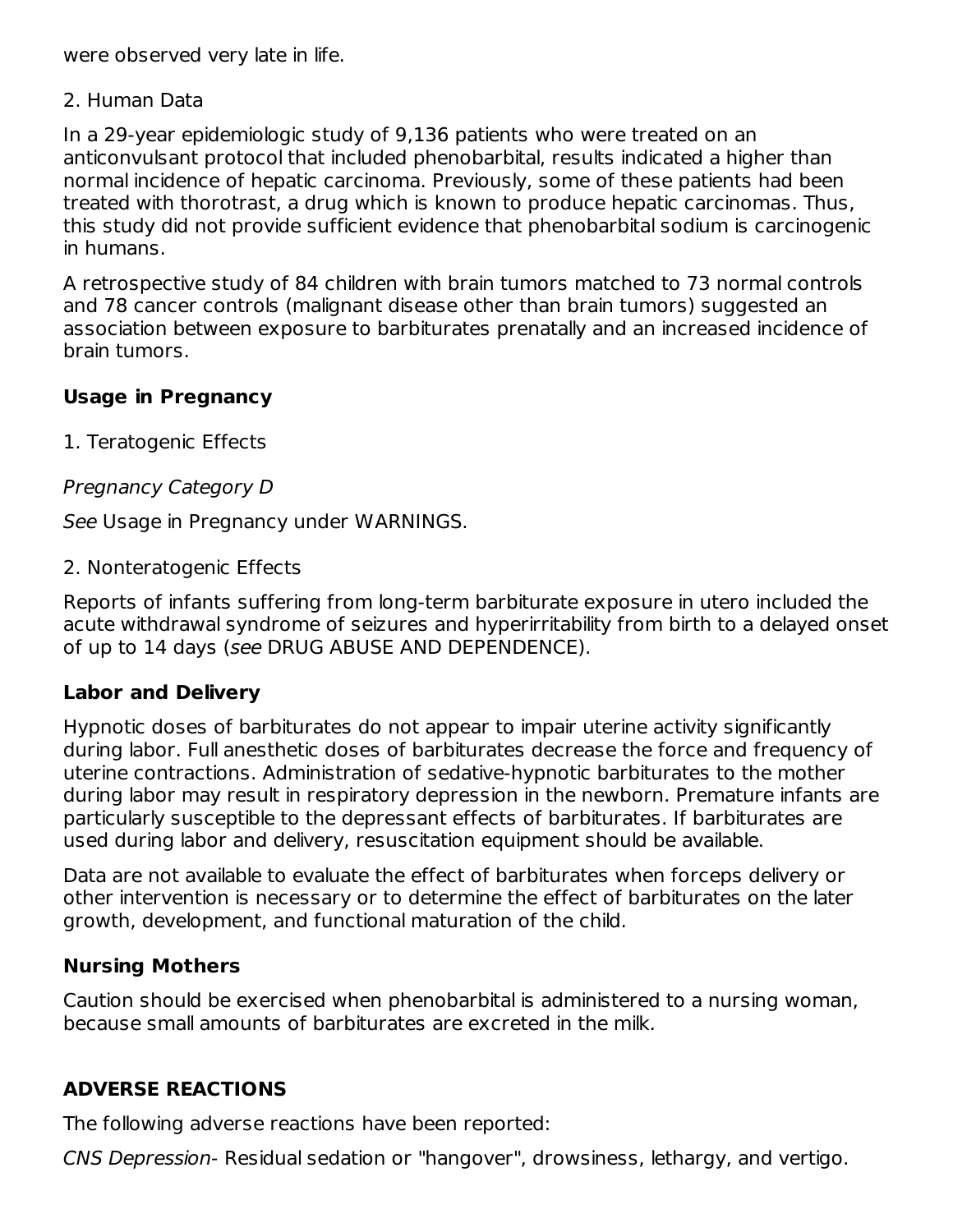Emotional disturbances and phobias may be accentuated. In some persons, barbiturates such as phenobarbital repeatedly produce excitement rather than depression, and the patient may appear to be inebriated. Irritability and hyperactivity can occur in children. Like other nonanalgesic hypnotic drugs, barbiturates such as phenobarbital, when given in the presence of pain, may cause restlessness, excitement, and even delirium. Rarely, the use of barbiturates results in the localized or diffuse myalgic, neuralgic, or arthritic pain, especially in psychoneurotic patients with insomnia. The pain may appear in paroxysms, is most intense in the early morning hours, and is most frequently located in the region of the neck, shoulder girdle, and upper limbs. Symptoms may last for days after the drug is discontinued.

Respiratory/Circulatory- Respiratory depression, apnea, circulatory collapse.

Allergic- Acquired hypersensitivity to barbiturates consists chiefly in allergic reactions that occur especially in persons who tend to have asthma, urticaria, angioedema, and similar conditions.

Hypersensitivity reactions in the category include localized swelling, particularly of the eyelids, cheeks or lips, and erythematous dermatitis. Rarely exfoliative dermatitis (e.g., Stevens-Johnson syndrome and toxic epidermal necrolysis) may be caused by phenobarbital and can prove fatal. The skin eruption may be associated with fever, delirium, and marked degenerative changes in the liver and other parenchymatous organs. In a few cases, megaloblastic anemia has been associated with the chronic use of phenobarbital.

Other- Nausea and vomiting; headache, osteomalacia.

The following adverse reactions and their incidence were compiled from surveillance of thousands of hospitalized patients who received barbiturates. Because such patients may be less aware of the milder adverse effects of barbiturates, the incidence of these reactions may be somewhat higher in fully ambulatory patients.

### **More than 1 in 100 Patients**

The most common adverse reaction, estimated to occur at a rate of 1 to 3 patients per 100, is:

Nervous System: Somnolence

### **Less than 1 in 100 Patients**

Adverse reactions estimated to occur at a rate of less than 1 in 100 patients are listed below, grouped by organ system and by decreasing order of occurrence:

Nervous System: Agitation, confusion, hyperkinesia, ataxia, CNS depression, nightmares, nervousness, psychiatric disturbance, hallucinations, insomnia, anxiety, dizziness, abnormality in thinking.

Respiratory System: Hypoventilation, apnea

Cardiovascular System: Bradycardia, hypotension, syncope

Digestive System: Nausea, vomiting, constipation

Other Reported Reactions: Headache, injections site reactions, hypersensitivity reactions (angioedema, skin rashes, exfoliative dermatitis), fever, liver damage, megaloblastic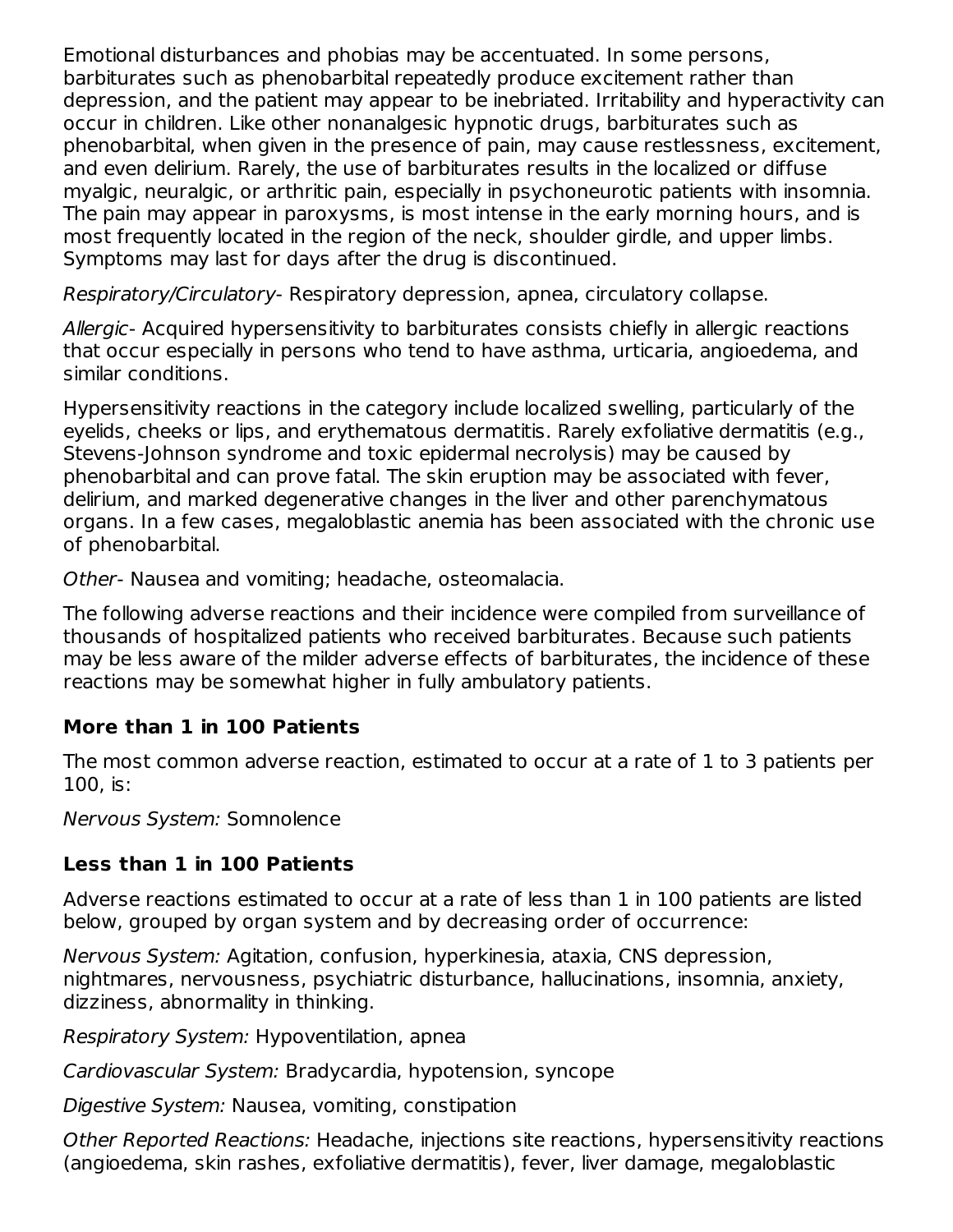anemia following chronic phenobarbital use.

#### **DRUG ABUSE AND DEPENDENCE**

#### **Controlled Substance**

Phenobarbital is a Schedule IV drug.

### **Dependence**

Barbiturates may be habit forming. Tolerance, psychological dependence, and physical dependence may occur, especially following prolonged use of high doses of barbiturates. Daily administrations in excess of 400 mg of pentobarbital or secobarbital for approximately 90 days is likely to produce some degree to physical dependence. A dosage of 600 to 800 mg taken for at least 35 days is sufficient to produce withdrawal seizures. The average daily dose for the barbiturate addict is usually about 1.5 g. As tolerance to barbiturates develops, the amount needed to maintain the same level of intoxication increases; tolerance to a fatal dosage, however, does not increase more than twofold. As this occurs, the margin between intoxicating dosage and fatal dosage becomes smaller. Symptoms of acute intoxication with barbiturates include unsteady gait, slurred speech, and sustained nystagmus. Mental signs of chronic intoxication include confusion, poor judgment, irritability, insomnia, and somatic complaints.

Symptoms of barbiturate dependence are similar to those of chronic alcoholism. If an individual appears to be intoxicated with alcohol to a degree that is radically disproportionate to the amount of alcohol in his or her blood, the use of barbiturates should be suspected. The lethal dose of a barbiturate is far less if alcohol is also ingested.

The symptoms of barbiturate withdrawal can be severe and may cause death. Minor withdrawal symptoms may appear 8 to 12 hours after the last dose of a barbiturate. These symptoms usually appear in the following order: anxiety, muscle twitching, tremor or hands and fingers, progressive weakness, dizziness, distortion in visual perception, nausea, vomiting, insomnia, and orthostatic hypotension. Major withdrawal symptoms (convulsions and delirium) may occur within 16 hours and last up to 5 days after abrupt cessation of barbiturates. The intensity of withdrawal symptoms gradually declines over a period of approximately 15 days. Individuals susceptible to barbiturate abuse and dependence include alcoholics and opiate abusers as well as other sedative-hypnotic and amphetamine abusers.

Drug dependence on barbiturates arises from repeated administration of a barbiturate or agent with barbiturate-like effect on a continuous basis, generally in amounts exceeding therapeutic dose levels. The characteristics of drug dependence on barbiturates include: (a) a strong desire or need to continue taking the drug; (b) a tendency to increase the dose; (c) a psychic dependence on the effects of the drug related to subjective and individual appreciation of those effects; and (d) a physical dependence on the effects of the drug, requiring its presence for maintenance of homeostasis and resulting in a definite, characteristic and self-limited abstinence syndrome when the drug is withdrawn.

Treatment of barbiturate dependence consists of cautious and gradual withdrawal of the drug. Barbiturate-dependent patients can be withdrawn by using a number of different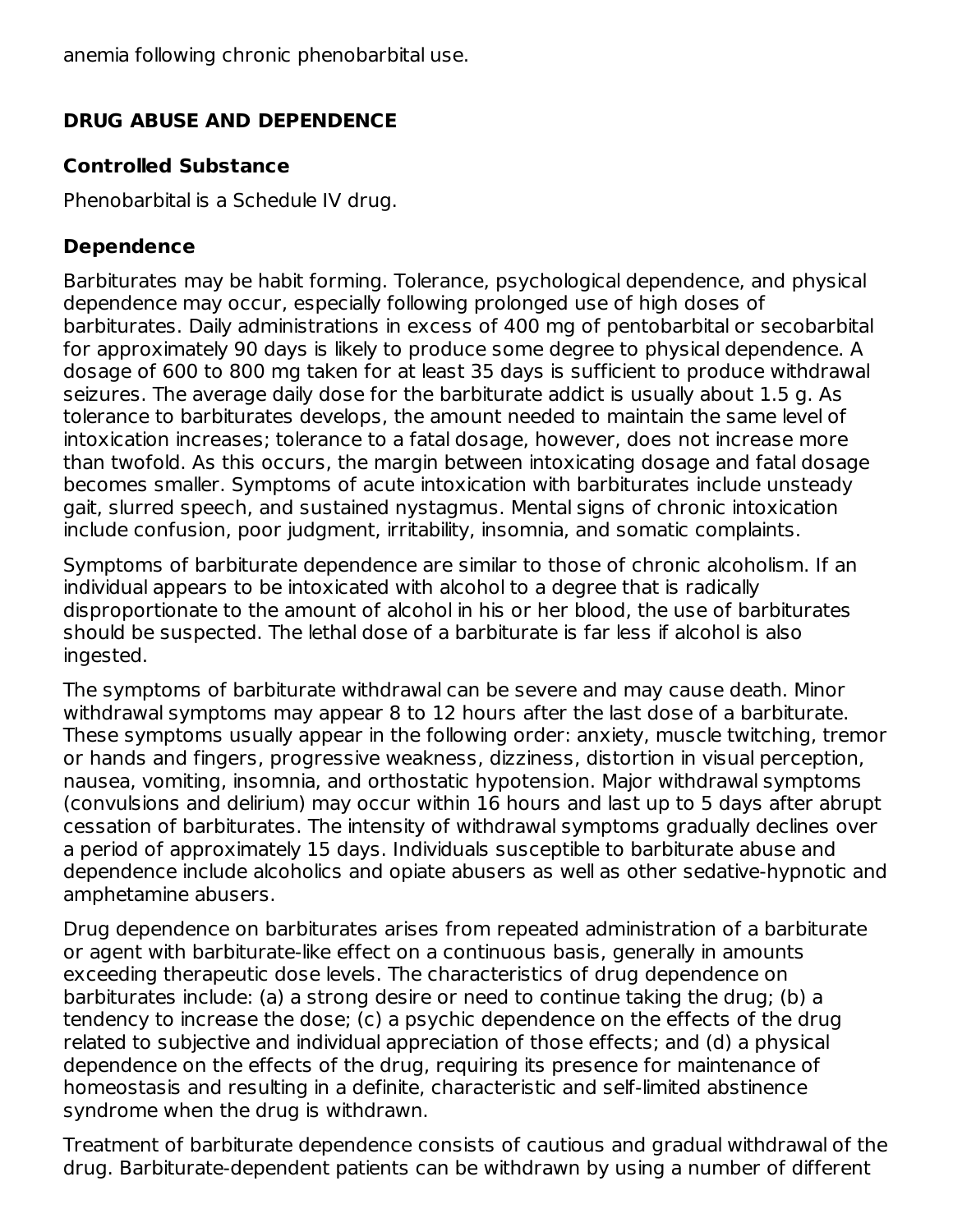withdrawal regimens. In all cases, withdrawal requires an extended period of time. One method involves substituting a 30-mg dose of phenobarbital for each 100- to 200-mg dose of barbiturate that the patient has been taking. The total daily amount of phenobarbital is then administered in 3 or 4 divided doses, not to exceed 600 mg daily. If signs of withdrawal occur on the first day of treatment, a loading dose of 100 to 200 mg of phenobarbital may be administered IM in addition to the oral dose. After stabilization on phenobarbital, the total daily dose is decreased by 30 mg/day as long as withdrawal is proceeding smoothly. A modification of this regimen involves initiating treatment at the patient's regular dosage level and decreasing the daily dosage by 10% if tolerated by the patient.

Infants who are physically dependent on barbiturates may be given phenobarbital, 3 to 10 mg/kg/day. After withdrawal symptoms (hyperactivity, disturbed sleep, tremors, and hyperreflexia) are relieved, the dosage of phenobarbital should be generally decreased and completely withdrawn over a 2-week period.

### **OVERDOSAGE**

#### **Signs and Symptoms**

The onset of symptoms following a toxic oral exposure to phenobarbital may not occur until several hours following ingestion. The toxic dose of barbiturates varies considerably. In general, an oral dose of 1 g of most barbiturates produces serious poisoning in an adult. Death commonly occurs after 2 to 10 g of ingested barbiturate. The sedated, therapeutic blood levels of phenobarbital range between 5 to 40 mcg/mL; the usual lethal blood level ranges from 100 to 200 mcg/mL. Barbiturate intoxication may be confused with alcoholism, bromide intoxication, and various neurologic disorders. Potential tolerance must be considered when evaluating significance of dose and plasma concentration.

The manifestations of a long-acting barbiturate in overdose include nystagmus, ataxia, CNS depression, respiratory depression, hypothermia, and hypotension. Other findings may include absent or depressed reflexes and erythematous or hemorrhagic blisters (primarily at pressure points). Following massive exposure to phenobarbital, pulmonary edema, circulatory collapse with loss of peripheral vascular tone, cardiac arrest, and death may occur.

In extreme overdose, all electrical activity in the brain may cease, in which case a "flat"EEG normally equated with clinical death should not be accepted. This effect is fully reversible unless hypoxic damage occurs.

Consideration should be given to the possibility of barbiturate intoxication even in situations that appear to involve trauma.

Complications such as pneumonia, pulmonary edema, cardiac arrhythmias, congestive heart failure, and renal failure may occur. Uremia may increase CNS sensitivity to barbiturates if renal function is impaired. Differential diagnosis should include hypoglycemia, head trauma, cerebrovascular accidents, convulsive states and diabetic coma.

### **Treatment**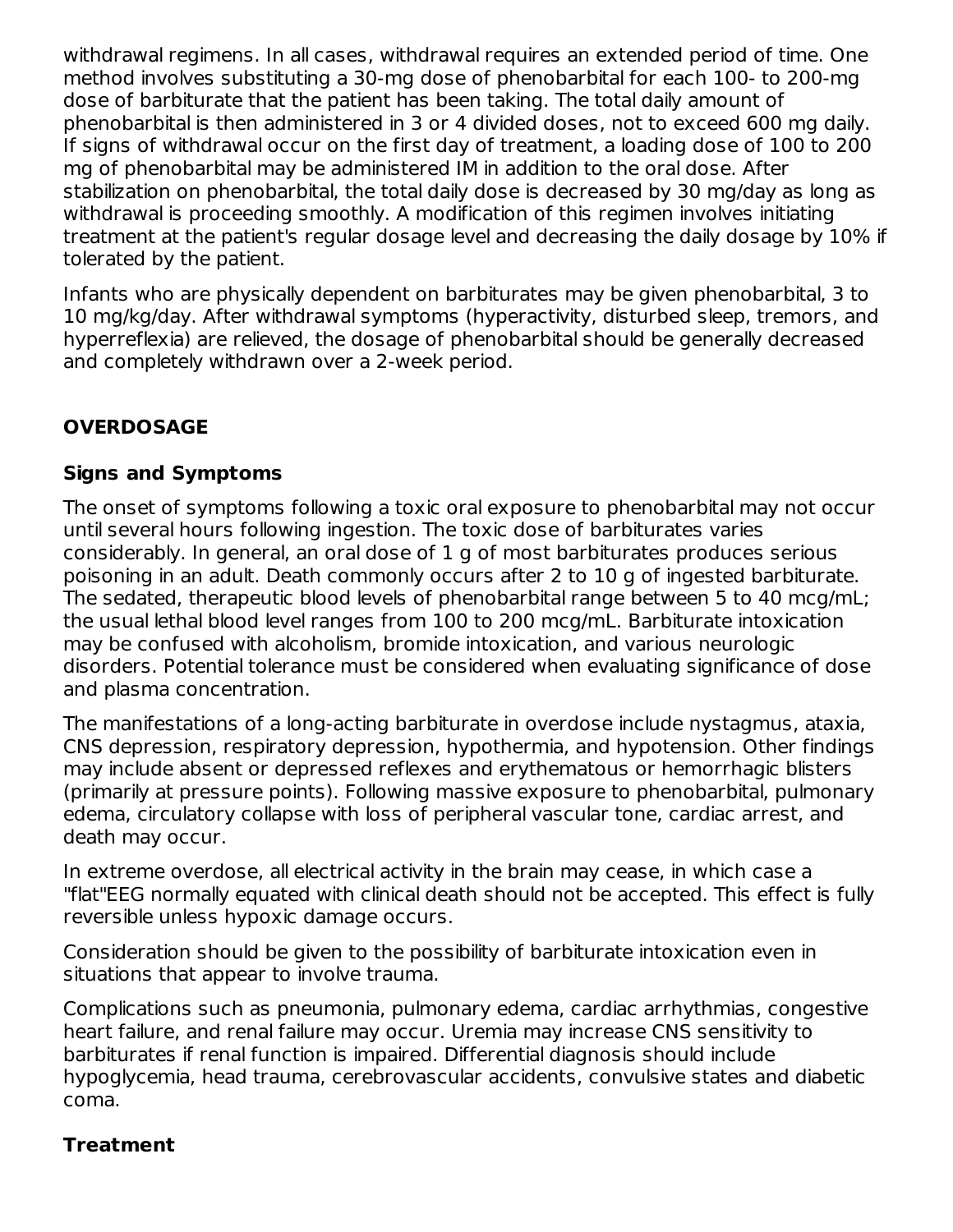To obtain up-to-date information about the treatment of overdose, a good resource is your certified Regional Poison Control Center. Telephone numbers of certified poison control centers are listed in the Physicians' Desk Reference (PDR). In managing overdosage, consider the possibility of multiple drug overdoses, interaction among drugs, and unusual drug kinetics in your patient.

Protect the patient's airway and support ventilation and perfusion. Meticulously monitor and maintain, within acceptable limits, the patients vital signs, blood gases, serum electrolytes, etc. Absorption of drugs from the gastrointestinal tract may be decreased by giving activated charcoal, which, in many cases, is more effective then emesis or lavage; consider charcoal instead of or in addition to gastric emptying. Repeated doses of charcoal over time may hasten elimination of some drugs that have been absorbed. Safeguard the patient's airway when employing gastric emptying or charcoal.

Alkalinization of urine hastens phenobarbital excretion, but dialysis and hemoperfusion are more effective and cause less troublesome alteration in electrolyte equilibrium. If the patient has chronically abused sedatives, withdrawal reactions may be manifest following acute overdose.

### **To report an adverse event please contact 1 888-514-4727.**

# **DOSAGE AND ADMINISTRATION**

The dose of phenobarbital must be individualized with full knowledge of it particular characteristics. Factors of consideration are the patients age, weight, and condition.

#### **Sedation**

For sedation, the drug may be administered in single doses of 30 to 120 mg repeated at intervals; frequency will be determined by the patient's response. It is generally considered that no more than 400 mg of phenobarbital should be administered during a 24-hour period.

Adults: Daytime Sedation: 30 to 120 mg daily in 2 to 3 divided doses.

Oral Hypnotic: 100 to 200 mg

### **Anticonvulsant Use**

Clinical laboratory reference values should be used to determine the therapeutic anticonvulsant level of phenobarbital in the serum. To achieve the blood levels considered therapeutic in pediatric patients, higher per-kilogram dosages are generally necessary for phenobarbital and most other anticonvulsants. In pediatric patients and infants, phenobarbital at a loading dose to 15 to 20 mg/kg produces blood levels of about 20 mcg/mL shortly after administration.

Phenobarbital has been used in the treatment and prophylaxis of febrile seizures. However, it has not been established that prevention of febrile seizures influences the subsequent development of epilepsy.

Adults: 60 to 200 mg/day.

Pediatric Patients: 3 to 6 mg/kg/day.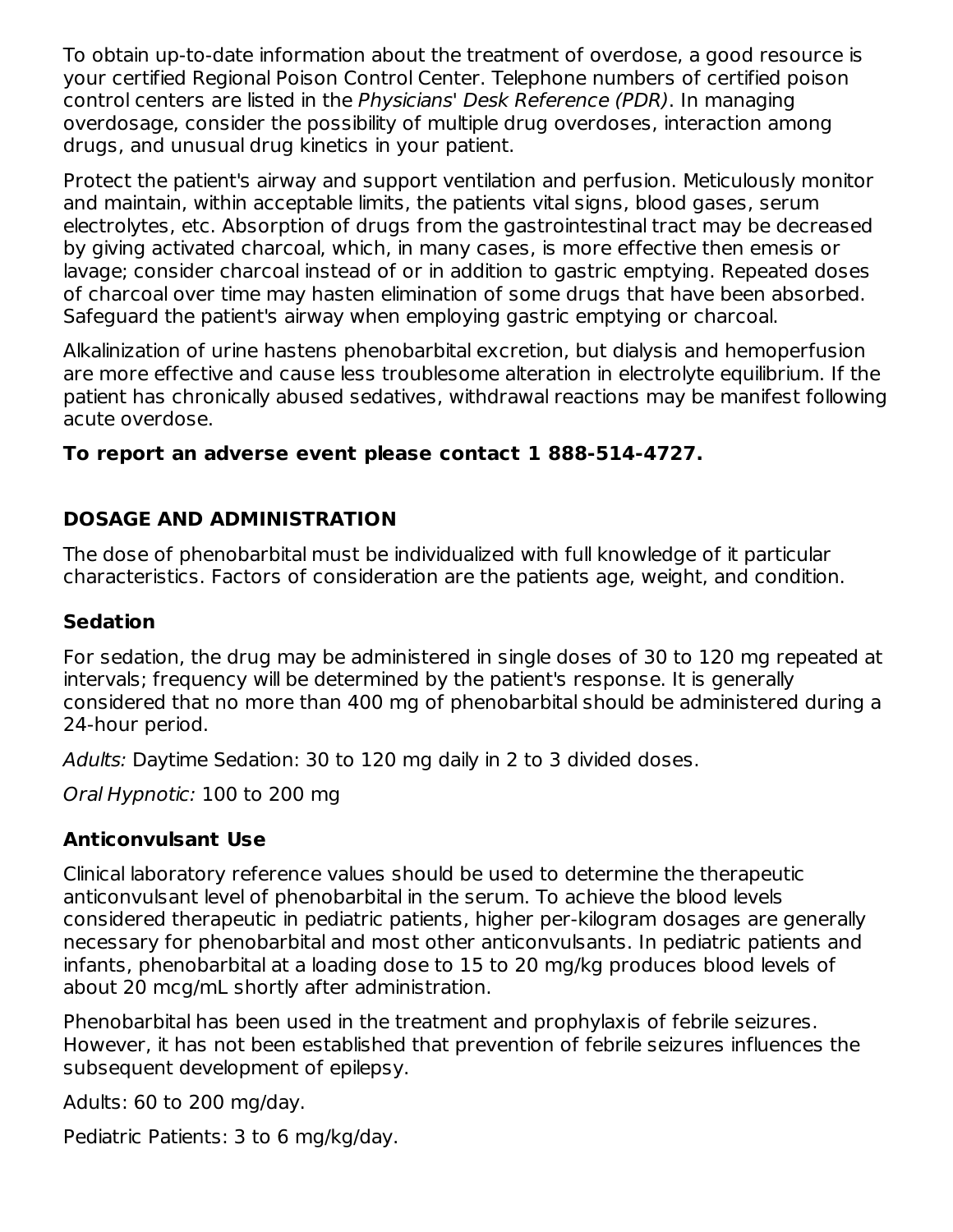#### **Special Patient Population**

Dosage should be reduced in the elderly or debilitated because these patients may be more sensitive to barbiturates. Dosage should be reduced for patients with impaired renal function or hepatic disease.

#### **HOW SUPPLIED**

Phenobarbital Oral Solution 20 mg/5 mL is supplied in 1 Pint (473mL) bottles, NDC 63629-2049-1.

Contains alcohol, 15%

Dispense in a tight, light-resistant container as defined in the USP/NF with a childresistant closure. Shake well before use.

Keep tightly closed. Store at 20° - 25°C (68° - 77°F) [see USP Controlled Room Temperature].

Marketed by:

**BioRamo** Fort Lauderdale, FL 33309

Iss. 10/17

### **Phenobarbital 20 mg/5ml (CIV) Liquid, #473**



Each 5 mL contains: Phenobarbital, USP 20 mg/5 ml

Keep this and all medication out of the reach of children.

Store at 20° to 25°C (68° to 77°F) [See USP Controlled Room Temperature].

Dispense in a tight, light-resistant container as defined in the USP with a child-resistant closure.

**May Cause Drowsiness** 



NDC 63629-2049-1

| <b>PHENOBARBITAL</b><br>phenobarbital liquid |                                      |                           |                                   |  |  |
|----------------------------------------------|--------------------------------------|---------------------------|-----------------------------------|--|--|
| <b>Product Information</b>                   |                                      |                           |                                   |  |  |
| <b>Product Type</b>                          | HUMAN<br>PRESCRIPTION<br><b>DRUG</b> | <b>Item Code (Source)</b> | NDC:63629-<br>2049(NDC:54932-501) |  |  |
| <b>Route of Administration</b>               | ORAL                                 | <b>DEA Schedule</b>       | <b>CIV</b>                        |  |  |